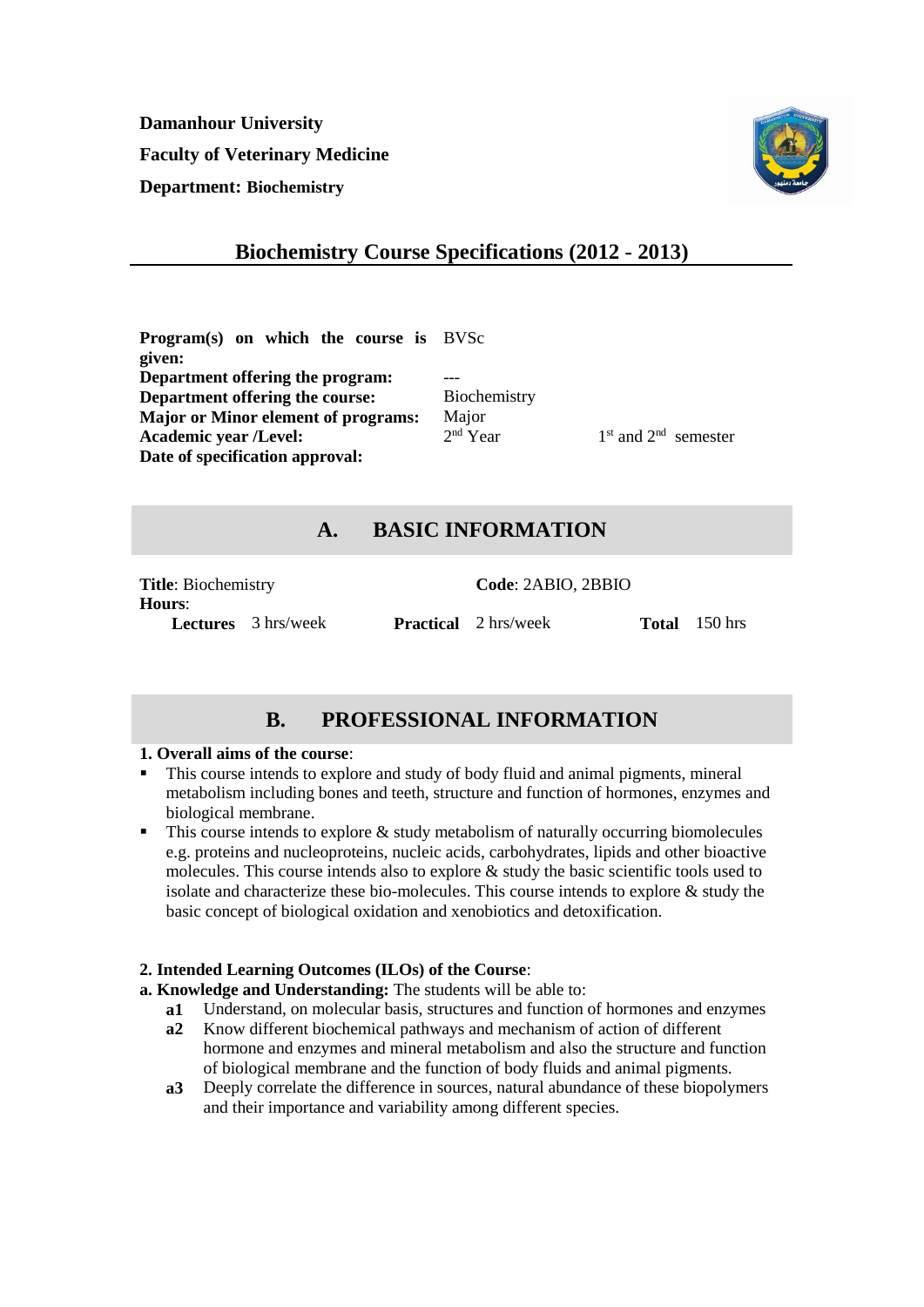**b. Intellectual Skills:** The students demonstrate the ability (with limited reliance on guidance) to:

- **b1** Differentiate between bio-molecules of different origins and cross-link between that have interrelationship.
- **b2** Discriminate between different methods of separation of bio-molecules with ability to choice the most reliable one.
- **b3** Predict the problem may appear after bio-molecule structure &/or concentration variations and deduce the suggested answer.
- **b4** Prove the ability of meaningful learning rather than simply memorizing isolated facts or concept definitions e.g. connect between molecular structure and drug design.
- **b5** Think, equally in group or individually, with creative ability to interpret results, plan for further steps for solution of a given problem.

**c. Professional and Practical Skills:** He /she should be able (with limited reliance on guidance) to:

- **c1** Isolate and characterize different bio-molecules, interpret the results.
- **c2** Use appropriate lab wares & equipments safely and competently.
- **c3** Work separately as well as in team work with maximum benefit from the place and minimum loss or lab ware deterioration.
- **c4** Extract the results; conclude comments, present data confidently.
- **c5** Convince others with purpose of the work, the reliability of the results during lab meeting seminars.

### **d. General and Transferable Skills:** The students will able to:

- **d1** Communicate by written, listening, verbal ways
- **d2** Prove the ability to communicate internationally with international organization and institution staff members via e-mail and e-based scientific discussion.
- **d3** Extract facts, build their own impression for the best approach in dealing with given problem.
- **d4** Have skills in administration, selling, team working.
- **d5** Critically evaluate other data or results.

#### **3. Contents**:

| 1 <sup>st</sup> Semester                      |                     |                 |                  |  |  |
|-----------------------------------------------|---------------------|-----------------|------------------|--|--|
|                                               | No. of              |                 |                  |  |  |
| <b>Topic</b>                                  | hours               | <b>Lectures</b> | <b>Practical</b> |  |  |
| Body fluids and animal pigments               | 15                  | 9               | 6                |  |  |
| Minerals metabolism including bones and teeth | 15                  | 9               | 6                |  |  |
| <b>Hormones</b>                               | 15                  | 9               | 6                |  |  |
| Immunochemistry                               | 15                  | 9               | 6                |  |  |
| Biological membrane                           | 15                  | 9               | 6                |  |  |
| $2nd$ Semester                                |                     |                 |                  |  |  |
| <b>Biological oxidation</b>                   | 15                  | 9               | 6                |  |  |
| Carbohydrates metabolism                      | 15                  | 9               | 6                |  |  |
| Protein and nucleoproteins metabolism         | 15                  | 9               | 6                |  |  |
| Lipid metabolism                              | 15                  | 9               | 6                |  |  |
| Xenobiotics and detoxification                | 15                  | 9               | 6                |  |  |
|                                               | <b>Total</b><br>150 | 90              | 60               |  |  |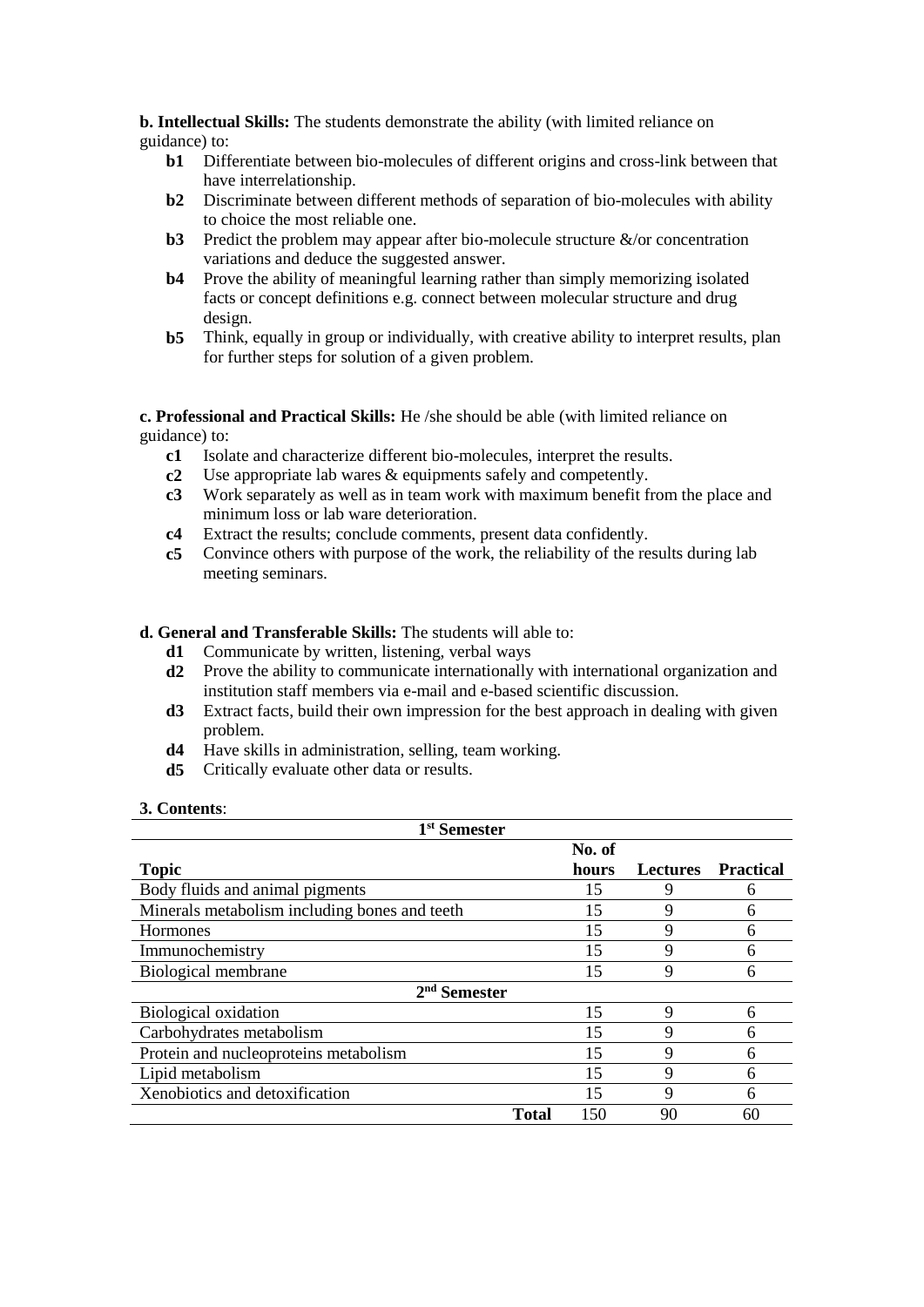### **4. Teaching and Learning Methods**:

- **4.1** Lectures
- **4.2** Information collection, books, internet, periodicals
- **4.3** Research assignment
- **4.4** Practical
- **4.5** Laboratory visits
- **4.6** Discussion

### **5. Student Assessment Methods**:

|     | Exam                    |                                                             |
|-----|-------------------------|-------------------------------------------------------------|
|     | Written Mid-term        | To assess the ability to understand and remember knowledge, |
|     |                         | and intellectual skills                                     |
| 5.2 | <b>Written Final-</b>   | To assess the ability to understand and remember knowledge, |
|     | term                    | and intellectual skills                                     |
| 5.3 | <b>Practical Final-</b> | To assess professional and practical skills                 |
|     | term                    |                                                             |
| 5.4 | <b>Oral Final-term</b>  | To assess skills of analysis and discussion                 |

#### **Assessment Schedule** (in each semester):

| $\mathsf{R}^{\text{th}}$<br><b>Assessment 1</b> Written Mid-term<br>16 <sup>th</sup><br><b>Assessment 2</b> Written Final-term<br>16 <sup>th</sup><br><b>Assessment 3</b> Practical Final-term<br>16 <sup>th</sup><br><b>Assessment 4</b> Oral Final-term | Exam | Week |
|-----------------------------------------------------------------------------------------------------------------------------------------------------------------------------------------------------------------------------------------------------------|------|------|
|                                                                                                                                                                                                                                                           |      |      |
|                                                                                                                                                                                                                                                           |      |      |
|                                                                                                                                                                                                                                                           |      |      |
|                                                                                                                                                                                                                                                           |      |      |

### **Weighing of assessments**

| Exam                                        | Per Semester $(\% )$ | Total $(\% )$ |
|---------------------------------------------|----------------------|---------------|
| <b>Assessment 1</b> Written Mid-term        | 10                   | 20            |
| <b>Assessment 2</b> Written Final-term      | 25                   | 50            |
| <b>Assessment 3</b> Practical Final-term 10 |                      | 20            |
| <b>Assessment 4</b> Oral Final-term         |                      | 10            |
| Total 50                                    |                      | 100           |

# **6. List of References**:

- **6.1. Course Notes**:
- Department Notes by Staff members
- **6.2. Essential Books:**
- Champ, P.C., Harrey, R.A. (1994): Lippincotts Illustrated Review: Biochemistry, Lippincott<sub>'s</sub> company
- Collins, P.M. (1987): Carbohydrates, Chapman and Hall.
- Kaneko, J.J., Harvey, J.W., Bruss, M.L. (1997): Clinical Biochemistry of Domestic Animals, 5th (ed.), Academic Press, San Diego.
- Murray, R.K., Granner, D.L., Maye, P.A., Rodwell, V.W. (2000): Harper s Biochemistry 25 (Ed.), McGgraw-Hall Company.
- Ottaway, J.H., Apps, D.K. (1984): Biochemistry 4th (ed.), Bailliere Tindal, Ltd.
- Stroev, E.A. (1989): Biochemistry, Mir Publisher, Moscow.

## **6.3. Recommended Books:**

- Kaneko, J.J., Harvey, J.W., Bruss, M.L. (1997): Clinical biochemistry of domestic animals, 5th (ed.), Academic Press, San Diego.
- **6.4. Periodicals, websites,….. etc**